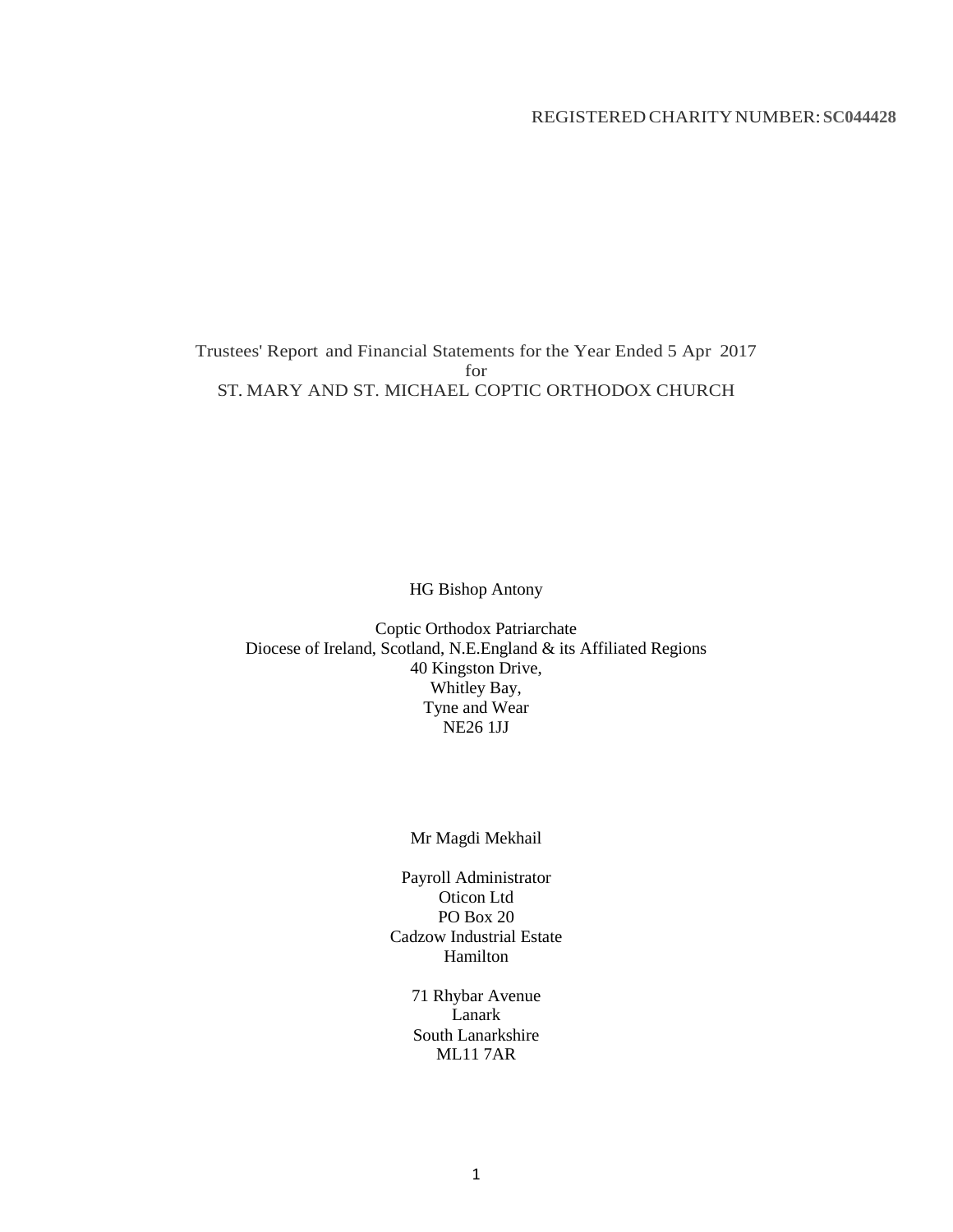#### ST. MARY AND ST. MICHAEL COPTIC ORTHODOX CHURCH

Council's Report for the Year Ended 5 April 2017

The Council presents its report with the financial statements of the charity for the year ended 5 April 2017. The Council has adopted the provisions of the Statement of Recommended Practice (SORP) 'Accounting and Reporting by Charities' issued in March 2005.

## **REFERENCE AND ADMINISTRATIVE DETAILS**

Registered Charity number: **SC044428**

## **Principal address**

9 Balsusney Road Kirkcaldy KY2 5LG

## **Council**

HG Bishop Antony (Chairman of the Council) Dr M Naguib Dr H Kirolos Dr A Habib Dr G Naguib Professor A Ayoub Mr N Shahid Mrs N Cowden Dr S Morgan Dr K Kamel

## **Independent examiner**

Mr Magdi Mekhail

Payroll Administrator Oticon Ltd PO Box 20 Cadzow Industrial Estate Hamilton

71 Rhybar Avenue Lanark South Lanarkshire ML11 7AR

# **STRUCTURE, GOVERNANCE AND MANAGEMENT**

## **Governing document**

The church is administered in accordance with the terms of the deed of constitution.

Recruitment and appointment of new council members The council shall consist of the charity trustees who have been appointed by HG Bishop Antony and from members of the church considered to have appropriate gifts and skills.

Council members are appointed by the Bishop to serve on the council until further notice or dissolving or changes.

#### **Organisational structure**

The council is chaired by the HG Bishop Antony and meets at least for times per annum. Certain responsibilities are delegated to members of the council as appropriate.

#### **Risk management**

The Council has a duty to identify and review the risks to which the charity is exposed and to ensure appropriate controls are in place to provide reasonable assurance against fraud and error.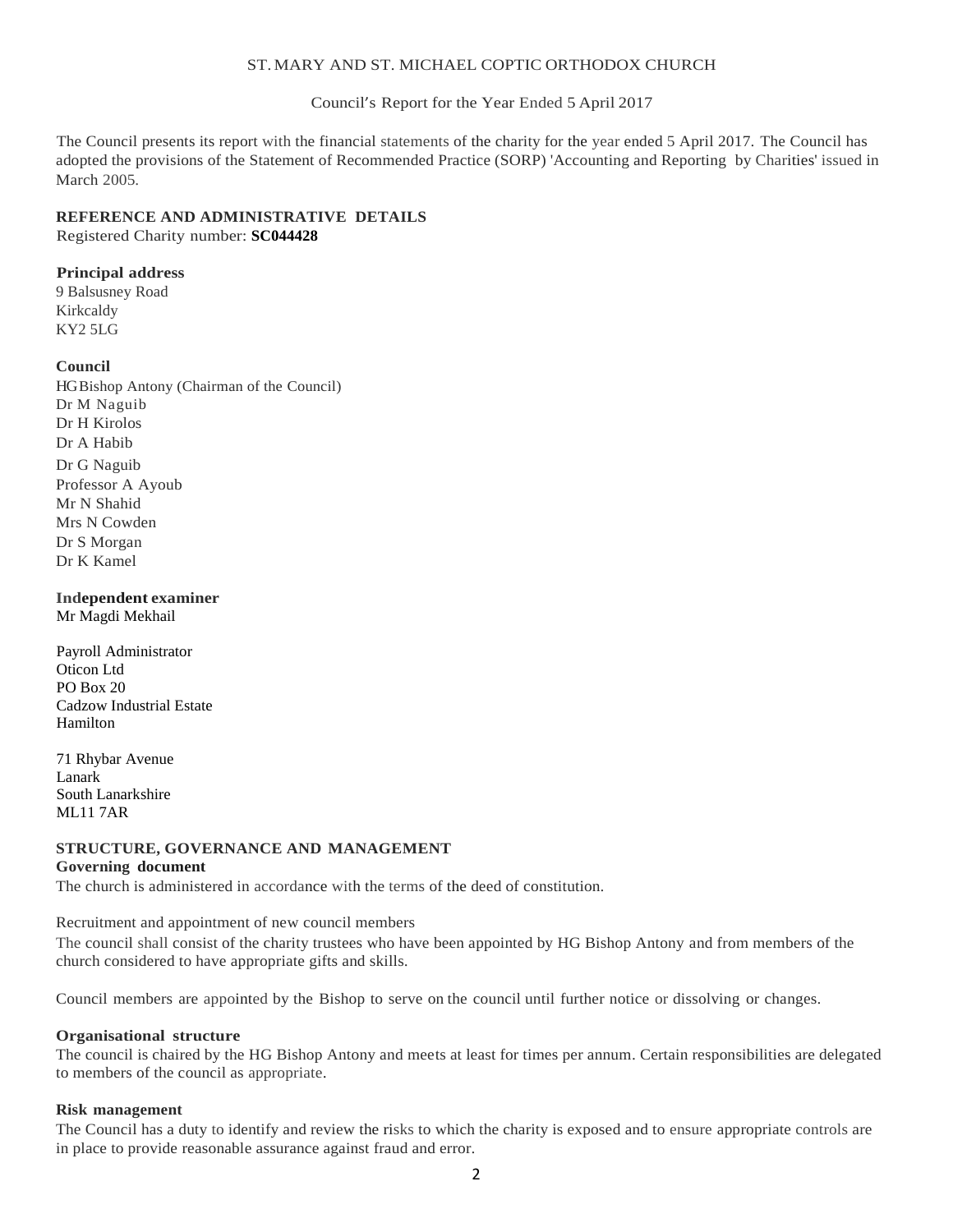#### ST. MARY AND ST. MICHAEL COPTIC ORTHODOX CHURCH

Trustees' Report for the Year Ended 5 April 2017

## **OBJECTIVES AND ACTIVITIES**

#### **Objectives and aims**

The Orthodox Church exists to glorify God and to work for the advancement of Christ's Kingdom throughout the world.

It acknowledges the substantive call in duty to bring ordnances of religion to the people of its community and co-operate with other churches and various ecumenical bodies throughout the world.

Sunday worship is conducted regularly on alternate Saturday and Sunday mornings and occasionally on Saturday evenings.

The church is often involved in other specific Christian festivals, outreach work and missions which include regular Sunday School activities and other events appropriate to the community.

#### **ACHIEVEMENT AND PERFORMANCE**

Attendance to worship has remained at around 75 people for morning services.

The number of children attending the church Sunday School each week has been steady throughout the year.

Referring to the following accounts, offerings and donations for the year have steadily risen.

At 05th April 2016, the charity's net funds were **£9,005.4**. The overall income fund was **£47,262.53** and expenditure was **£45,006.29**. This has resulted in the charity having net funds at 06<sup>th</sup> April 2017 of **£11,261.64**.

## **STATEMENT OF TRUSTEES RESPONSIBILITIES**

Charity law requires the Management Council to prepare financial statements for each financial year which give a true and fair view of the state of the affairs of the charity as at the balance sheet date and of its incoming resources and application of resources, including income and expenditure, for the financial year. In preparing those financial statements, the Management Council should follow best practice and:

- select suitable accounting policies and then apply them consistently;

- make judgements and estimates that are reasonable and prudent

-state whether applicable accounting standards and its statements of recommended practice have been followed, subject any departures disclosed and explained in the financial statements; and

- prepare the financial statements on the going concern basis unless it is inappropriate to assume that the company will continue on that basis.

The Management Council is responsible for maintaining proper accounting records which disclose with reasonable accuracy at any time the financial position of the charity and to enable them to insure that the financial statements comply with the Charities Accounts (Scotland) Regulations 2006. The Management Council is also responsible for safeguarding the assets of the charity and hence for taking reasonable steps for the prevention and detection of fraud and other irregularities.

Approved by order of the Management Council on 1 October 2017 and signed on its behalf by:

HG Bishop Antony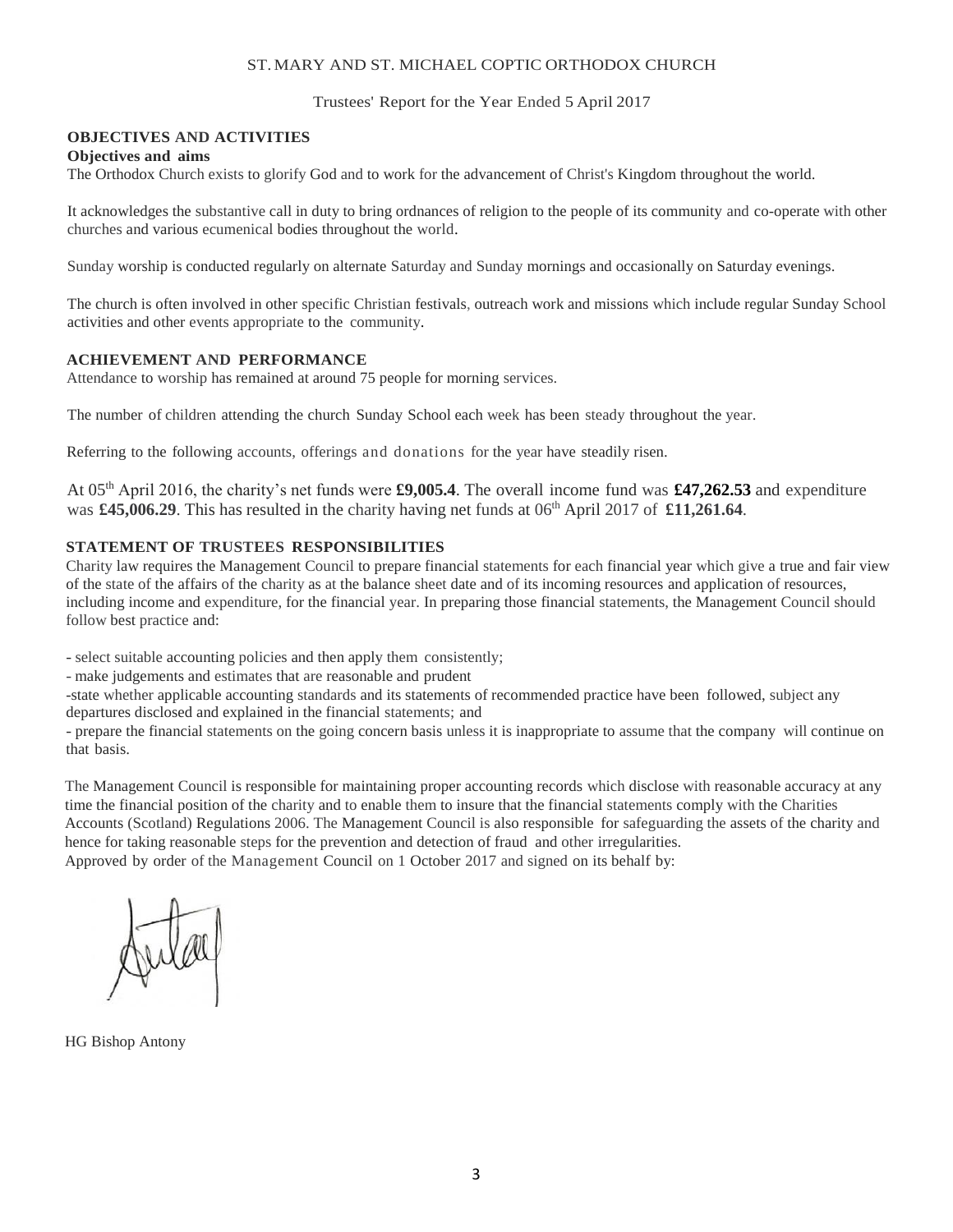## Independent Examiner's Report to the Trustees of St. Mary and St. Michael Coptic Orthodox Church

I report on the accounts for the year ended 5 April 2017 set out on pages four and five

#### Respective responsibilities of trustees and examiner

The charity's trustees are responsible for the preparation of the accounts in accordance with the terms of the Charities and Trustee Investment (Scotland) Act 2005 and the Charities Accounts (Scotland) Regulations 2006. The charity'strustees consider that the audit requirement of Regulation IO(l)(a) to (c) of the Accounts Regulations does not apply. Itis my responsibility to examine the accounts as required under Section  $44(1)(c)$  of the Act and to state whether particular matters have come to my attention.

#### Basis of the independent examiner's report

My examination was carried out in accordance with Regulation **11** of the Charities Accounts (Scotland) Regulations 2006. An examination includes a review of the accounting records kept by the charity and a comparison of the accountspresented with those records. It also includes consideration of any unusual items or disclosures in the accounts, and seeking explanations from you as trustees concerning any such matters. The procedures undertaken do not provide all the evidence that would be required in an audit, and consequently I do not express an audit opinion on the view given by the accounts.

Independent examiner's statement

In connection with my examination, no matter has come to my attention:

- (1) which gives me reasonable cause to believe that, in any material respect, the requirements
	- to keep accounting records in accordance with Section 44(1)(a) of the 2005 Act and Regulation 4 of the 2006 Accounts Regulations; and
	- to prepare accounts which accord with the accounting records and to comply with Regulation 8 of the 2006 Accounts Regulations

have not been met; or

(2) to which, in my opinion, attention should be drawn in order to enable a proper understanding of the accounts to be reached.

Magdi Mekhail Payroll Administrator Oticon Ltd PO Box 20 Cadzow Industrial Estate Hamilton

71 Rhybar Avenue Lanark South Lanarkshire ML11 7AR

 $M$ . Mekkel